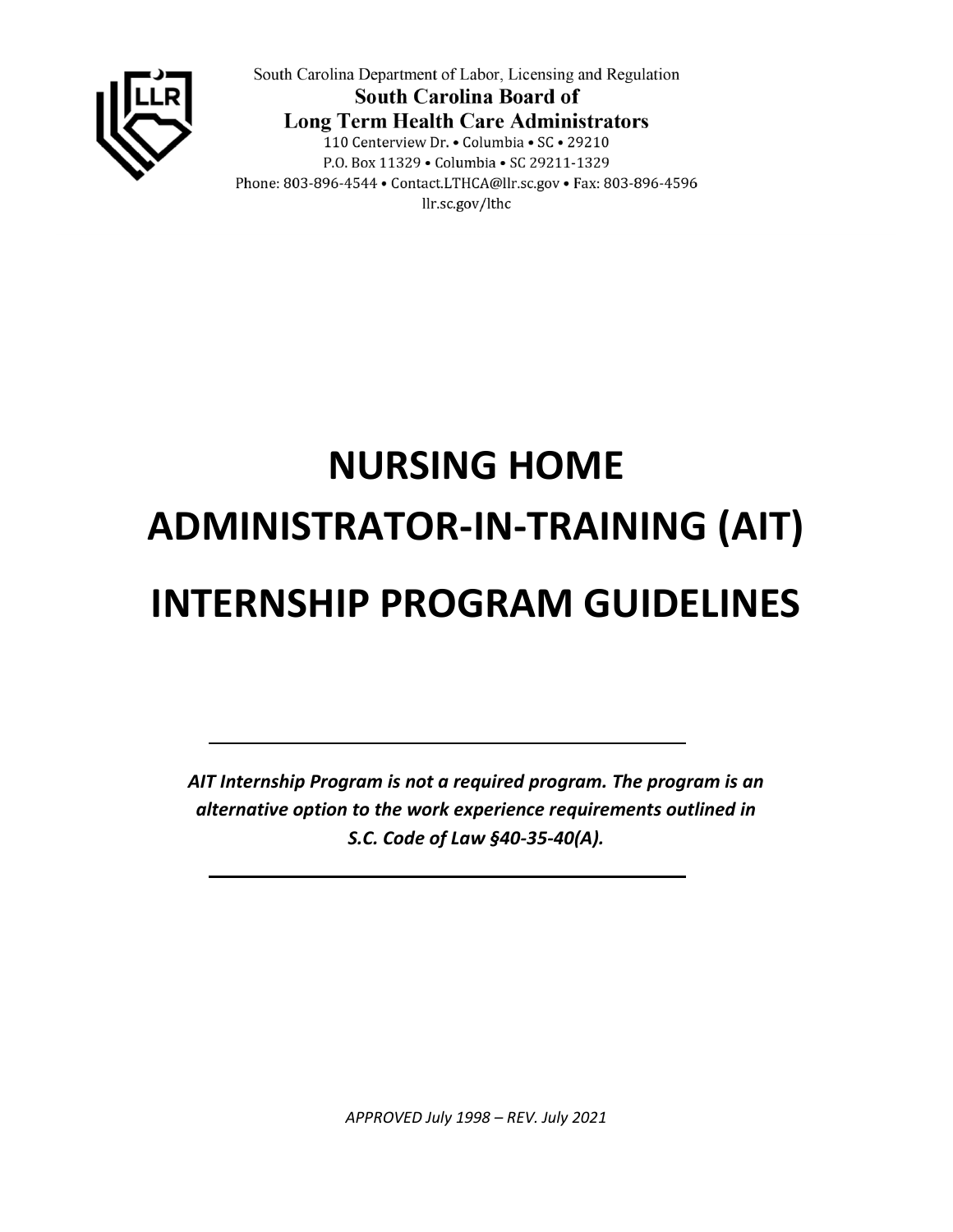## **TABLE OF CONTENTS**

| <b>TOPIC</b>                                | <b>PAGES</b> |
|---------------------------------------------|--------------|
| <b>PURPOSE</b>                              | 3            |
| <b>AIT PARTICIPANT</b>                      | 3            |
| <b>AIT Prerequisites</b>                    |              |
| AIT Program Length                          |              |
| <b>AIT Enrollment</b>                       |              |
| <b>AIT Limitations</b>                      |              |
| <b>AIT PRECEPTOR</b>                        | 4            |
| <b>Preceptor Requirements</b>               |              |
| <b>Preceptor Enrollment</b>                 |              |
| <b>Preceptor Limitations</b>                |              |
| <b>Preceptor Continuing Education Hours</b> |              |
| <b>AIT PROGRAM</b>                          | $5 - 7$      |
| <b>Record Keeping</b>                       |              |
| <b>Program Content</b>                      |              |
| <b>Program Entry Dates</b>                  |              |
| <b>Progress Reports</b>                     |              |
| Change of Program                           |              |
| <b>AIT Program Completion</b>               |              |
| <b>GENERAL INFORMATION</b>                  | 7-9          |
| <b>AIT Absences</b>                         |              |
| <b>Preceptor Absences</b>                   |              |
| <b>Compensation of AIT</b>                  |              |
| <b>Orientation/Facility Policies</b>        |              |
| Termination                                 |              |
| Schedule                                    |              |
| Compliance                                  |              |
| <b>Site Visits</b>                          |              |
| <b>Exit Interviews</b>                      |              |
| <b>Appeals and Grievances</b>               |              |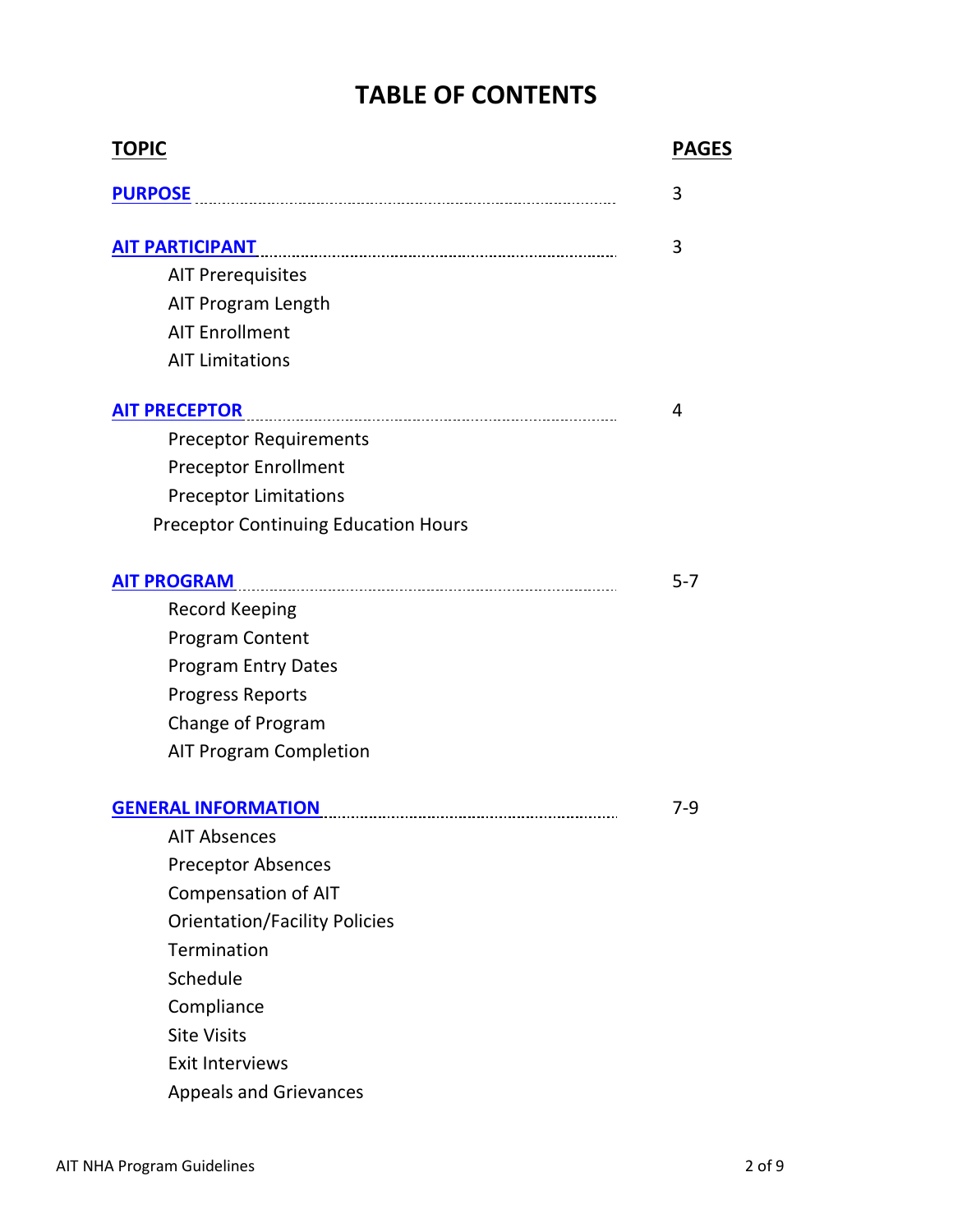### <span id="page-2-0"></span>**PURPOSE**

The South Carolina Department of Labor, Licensing and Regulation Board of Long Term Health Care Administrators (LTHCA) has developed an Administrator-In-Training (AIT) Internship program, effective July 1, 1998. The AIT Internship Program is not a required program. This program is intended to provide a flexible, work-based training program for interested and qualified persons to become licensed as a Nursing Home Administrators (NHA). The South Carolina General Assembly approved the NHA program in May 1997, as an effort toward satisfying the growing demand for qualified administrators. Successful completion of the AIT program satisfies the work experience required in S.C. Code §40-35-40(B) and enables the AIT Participant to apply for licensure as a NHA administrator.

## <span id="page-2-1"></span>**AIT PARTICIPANT**

#### **AIT PREREQUISITES**

Prior to enrolling in the AIT Program, the candidate must have earned a degree from an accredited college or university or must be enrolled in a course of study that will award such a degree on completion.

#### **AIT PROGRAM LENGTH**

For Nursing Home AIT candidates:

- with a baccalaureate or higher degree in health care administration or health care degree, the duration of the internship shall be for six (6) months;
- with a non-health care administration baccalaureate degree, the duration of the internship shall be for nine (9) months.

#### **AIT ENROLLMENT**

The AIT candidate must register with the Board of Long Term Health Care Administrators (LTHCA) by submitting a completed **Administrator-In-Training Application** and payment of the non-refundable, application fee of \$25.00.

Upon approval, the Board will issue an AIT training permit to the applicant, **valid for up to one year**. The AIT participant is at that time responsible for securing a Preceptor from the Board-approved Preceptor Directory. A completed **AIT/Preceptor Agreement** must be submitted and approved by the Board prior to application approval and commencement of the AIT internship.

#### **AIT RESTRICTIONS**

The Board of LTHCA prohibits AIT participants from training at multiple facilities. Additionally, AIT participants may not be employed in any other capacity in the facility where the AIT training program is being executed.

An AIT participant who maintains outside employment during the AIT program must divulge this information to the Board of LTHCA as well as the preceptor, prior to beginning the program.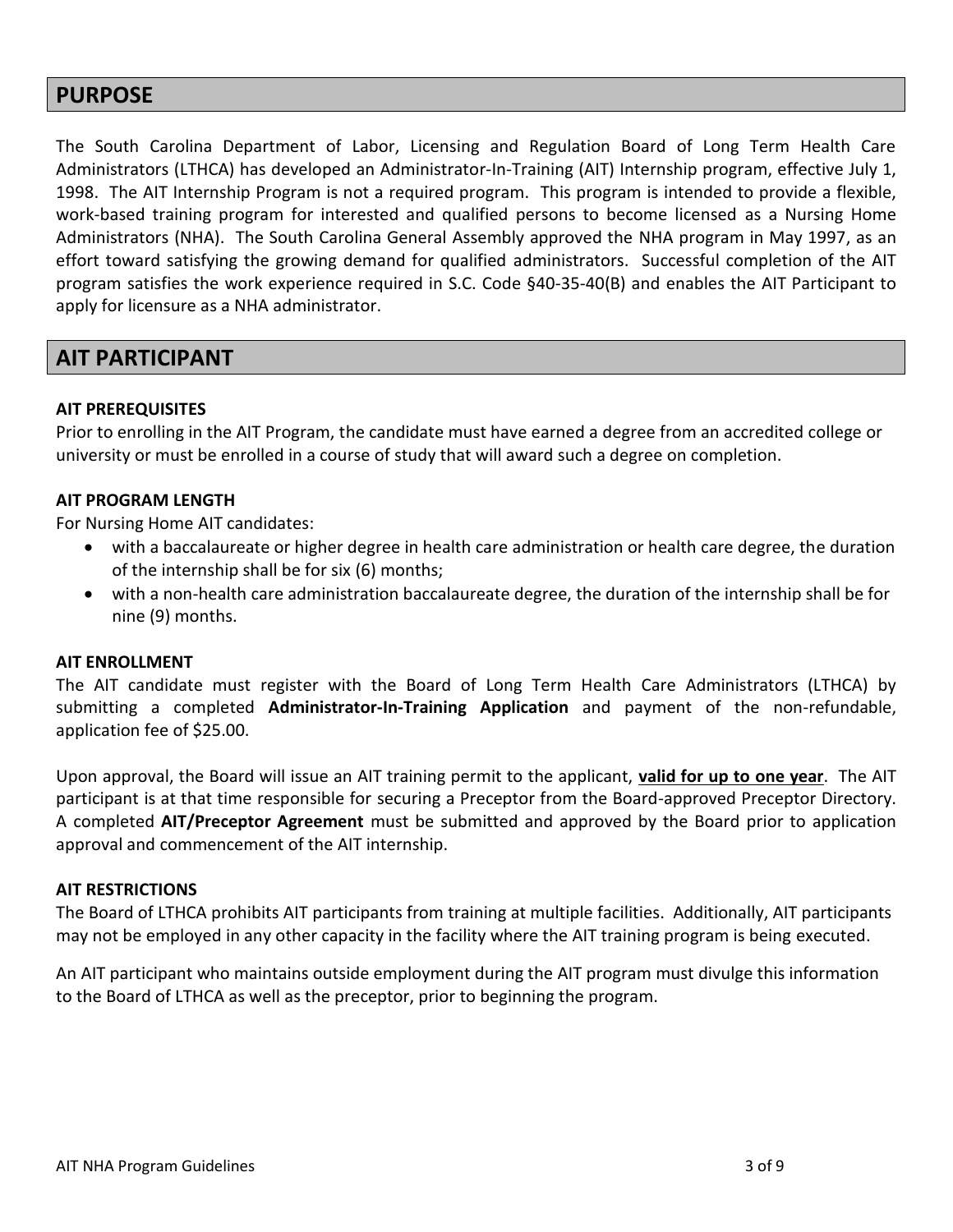## <span id="page-3-0"></span>**AIT PRECEPTOR**

#### **PRECEPTOR REQUIREMENTS**

The requirements for becoming a preceptor in the AIT program are as follows:

- Submission of a completed Preceptor application
- Must be currently licensed as a South Carolina Nursing Home Administrator
- No disciplinary sanctions against the license
- Shall have been employed as a licensed administrator in a DHEC facility licensed for a time period of three(3) years prior to application date for Nursing Home Administrators

#### **PRECEPTOR ENROLLMENT**

Qualified preceptors must submit a completed **Administrator-In-Training Preceptor Application** to the Board of LTHCA. Following Board approval, the preceptor must complete the online AIT Preceptor Training through the National Association of Long Term Care Administrator Boards (NAB). This training is available to preceptors at no charge and continuing education credits will be awarded upon completion. The **National AIT Program Manual** (AIT Manual) is available for download on NAB's website ([www.nabweb.org\)](http://www.nabweb.org/).

Successful completion of the preceptor training results in the preceptor's name, facility name and address, and business telephone number being included on the AIT Preceptor Directory available to all AIT candidates.

Preceptors who successfully complete the initial training program will receive a certificate valid for three years. A preceptor refresher course is required after the initial three-year period and every five years thereafter. The refresher course will be similar to the initial training and continuing education credits will be conferred upon completion. The Board of LTHCA may, for good cause, refuse to approve initially or renew a preceptor.

#### **PRECEPTOR RESTRICTIONS**

The Board of LTHCA restricts preceptors from training an employer or supervisor in the AIT program. In addition, preceptors may supervise no more than two AIT participants concurrently.

#### **PRECEPTOR CONTINUING EDUCATION HOURS**

Preceptors may obtain CE hours upon the completion of an AIT program. CE hours are awarded based upon the AIT program length, a preceptor will receive:

- Seven (7) CE hours for a six (6) month AIT program
- Ten (10) CE hours for a nine (9) month AIT program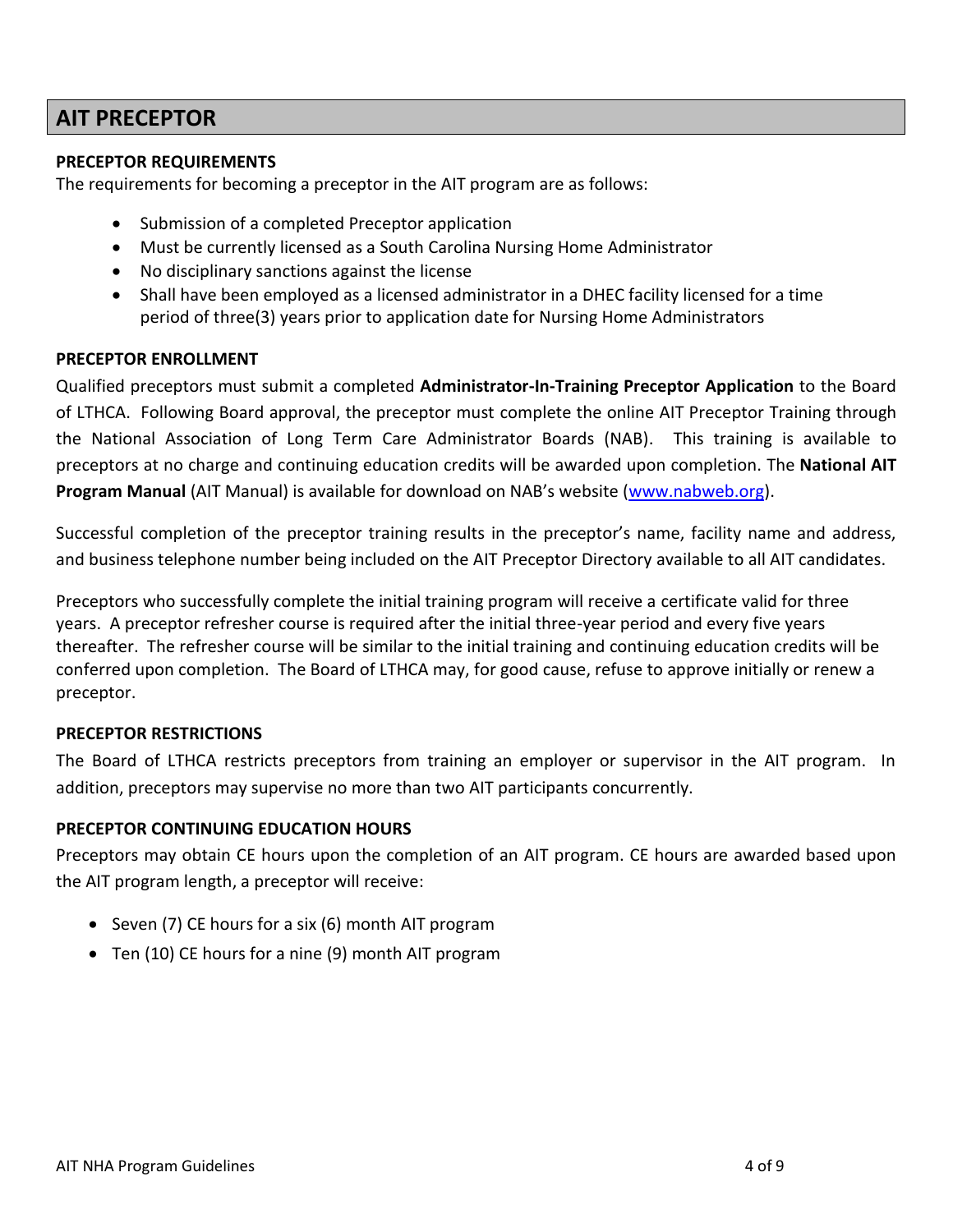## <span id="page-4-0"></span>**AIT PROGRAM**

#### **RECORD KEEPING**

All applications, reports, letters, or other correspondence related to the AIT program become part of the permanent record with the Board of LTHCA, for both AIT participants and preceptors.

#### **PROGRAM CONTENT**

The AIT Program is structured in accordance with the NAB and the American College of Health Care Administrators. The specifics of which are delineated in **AIT Manual.**

The AIT participant should evaluate their background and experience by completing the *Self-Assessment Instrument* found in the **AIT Manual**. This self-assessment is not to be submitted to the Board of LTHCA. Instead, it is to be used to determine the time to be spent in each of the Domains of Practice and is a useful tool for identifying specific areas of strengths and weaknesses. The self-assessment covers five domains: Customer Care, Support and Services; Human Resources; Finance; Environment; and Leadership and Management.

Prior to the AIT internship commencement, the AIT participant and Preceptor must submit a completed Agreement which includes program proposal. The AIT program should train participants in all areas of administration:

- 1. Administration
- 2. Human Resources
- 3. Nursing/Health Care Services
- 4. Rehabilitation
- 5. Medical/Residential Records
- 6. Activities
- 7. Social Services/Admissions
- 8. Business Office
- 9. Dietary
- 10. Housekeeping/Laundry
- 11. Maintenance/Environmental Management

Any "other" experiences, such as conferences, training seminars, court hearings or other related events require Board approval prior to AIT attendance and may be submitted to the Board of LTHCA at any time during the AIT program.

AIT NHA Program Guidelines **5 of 9** and 2012 12:00 the state of 9 and 2012 12:00 the state of 9 and 2012 12:00 the state of 9 and 2012 12:00 the state of 9 and 2012 12:00 the state of 9 and 2012 12:00 the state of 9 and 20 In addition to the required time to be spent in each department, opportunities exist for the AIT to complete "special projects" throughout the AIT program. The **AIT Manual** lists several of activities at the end of each *Domain of Practice* section, or, AIT participants and preceptors may wish to develop a project not in the **AIT Manual**. All selected projects must be submitted to the Board for approval, prior to implementation.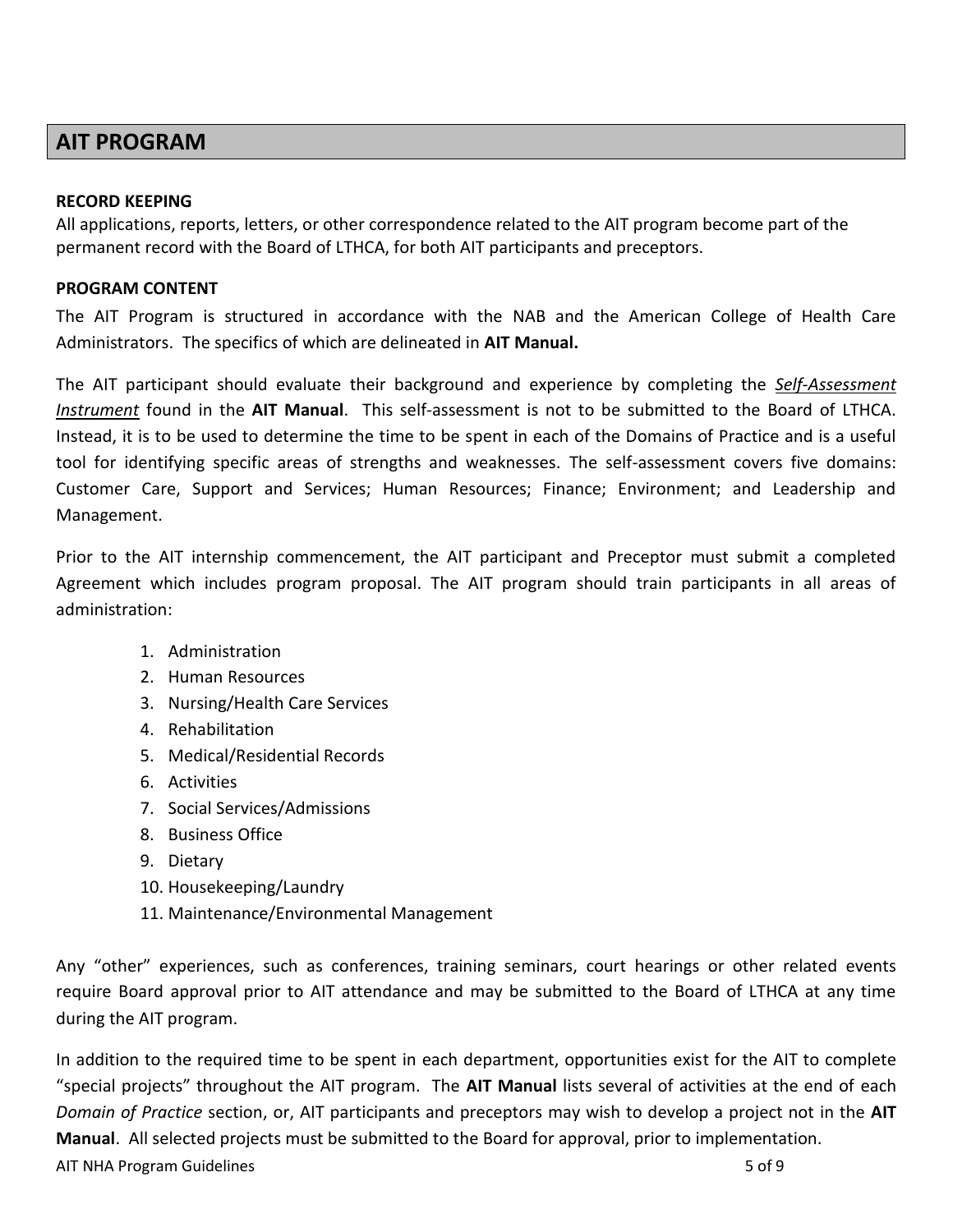#### **PROGRAM ENTRY DATES**

The Board of LTHCA will approve AIT programs to start monthly. Completed applications must be received no later than the 15<sup>th</sup> of the month preceding the planned starting month. Applications received after the 15<sup>th</sup> will not be eligible to begin until the beginning of the following month. (Example: Agreement received on August  $20<sup>th</sup>$ , if approved, will result in the AIT program starting on October 1).

No AIT program may begin until the Board of LTHCA issues official notice of approval of the AIT participant, preceptor and selected program. The Board reserves the right to approve or reject the program proposed and may or may not recommend changes needed for Board approval.

#### **PROGRESS REPORTS**

The Board of LTHCA or designee, requires continual tracking of AIT program progress. This is accomplished through the **AIT Monthly Report Packet.** A completed report, by the preceptor, is to be submitted to the Board of LTHCA no later than the 5<sup>th</sup> of each month. In addition to the monthly report, the preceptor will meet with the AIT participant at least weekly throughout the program. It is expected that the preceptor will utilize these meetings to notify the AIT of his performance as the program progresses. If at any time during the AIT program the AITs performance is unacceptable, the preceptor will advise the AIT and the AIT will be afforded the opportunity to correct the deficiencies within a specified period of time. This information should be noted in the monthly reports, along with the plan of correction and the progress made toward improvement.

At the conclusion of the program, the **AIT Final Reports** are to be submitted within ten days of the AIT program completion. There are separate final reports to be completed by the AIT participant and preceptor.

All required documentation must be received by the Board for the AIT program to be complete. Failure to submit the documentation will result do so will result in the Board's denial to approve the completion of the AIT Program.

#### **CHANGE OF PROGRAM**

Any change in preceptor requires written notice and approval by the Board of LTHCA. An internship that is discontinued by a period of military service may be completed within a year after the service, with Board of LTHCA notification and approval. Discontinuance of training for any other reason must be reported to the Board of LTHCA and the AIT.

If an AIT program is discontinued without approval from the Board of LTHCA, the AIT training permit becomes invalid immediately. The AIT participant must then re-apply by completing another **Administrator-In-Training Application** and submitting it along with the non-refundable registration fee of \$25. The AIT Program may not be a viable option for some applicants, as such the applicable work experience in S.C. Code of Law §40-35- 40(A) is required.

#### **AIT PROGRAM COMPLETION**

No AIT program will be considered complete until all reports are received, exit interviews conducted, and other program requirements met. Written notification of successful completion will be sent.

AIT NHA Program Guidelines **6 of 9** of 9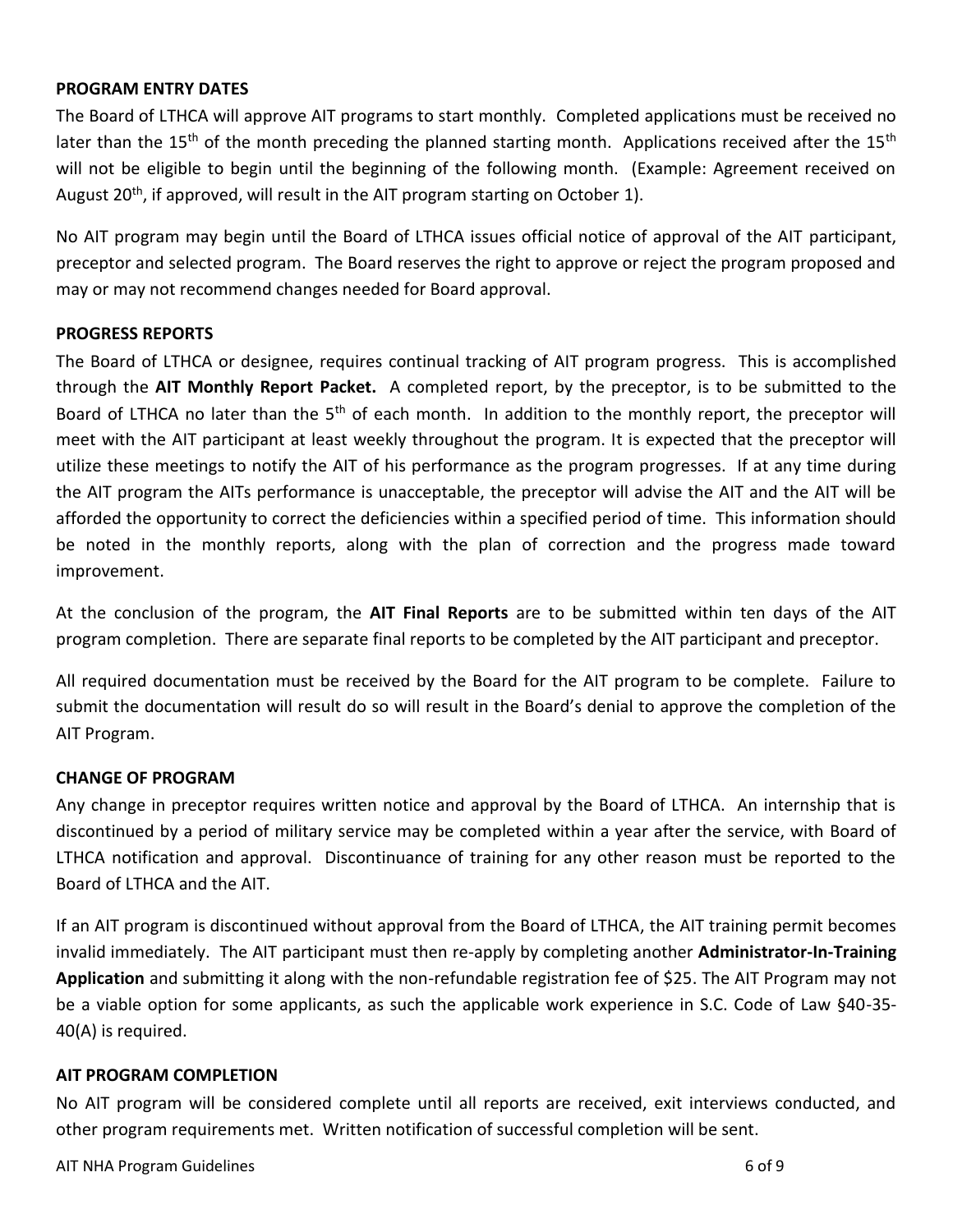Completion of the AIT program does **not** guarantee approval to take the South Carolina or NAB Administrator Examinations. Completion of the AIT program requirements only satisfies the required work experience prior to applying for the exam. Information regarding the application process for both exams will be provided along with the written notification of successful completion of the AIT program.

**AIT participants are expected to apply for a South Carolina Administrator License within one year of completion of the AIT program**. A request for an extension of this time period may be submitted to the Board of LTHCA for hardship cases. Approval of a time extension will be at the discretion of the Board of LTHCA.

## <span id="page-6-0"></span>**GENERAL INFORMATION**

#### **AIT PARTICIPANT ABSENCES**

Absenteeism must be reported by the preceptor in the monthly reports, and may be cause for termination of the AIT program, if determined excessive by the Board of LTHCA. The preceptor and AIT participant must deal with absences that total less than 5 consecutive working days, and must rearrange the training accordingly. Any absences of 5 or more consecutive working days must be reported to the Board of LTHCA and a decision will be made regarding the future of the AIT program.

#### **PRECEPTOR ABSENCES**

The preceptor must spend an adequate and reasonable amount of time on the facility premises. As stated previously, weekly meetings between AIT participant and preceptor are expected. In the event that a preceptor is away from the facility more than 10 consecutive working days, the Board of LTHCA must be notified immediately. If the absence is planned, prior notification is required and the Board of LTHCA will resolve the issue. Cumulative preceptor absences in excess of 25 working days during AIT program, regardless of reason(s), must be reported to the Board of LTHCA and may result in program extension or suspension.

#### **COMPENSATION OF AIT**

The facility in which an AIT participant is training may compensate the AIT participant during the internship but is under no obligation to do so. Compensation issues should be discussed and resolved during the initial meeting between AIT participant and Preceptor, prior to implementing the program. The Board of LTHCA will in no way compensate the AIT participant for time spent in the AIT training program. Similarly, the facility providing the AIT training will determine the AIT's employment status, whether or not employee benefits are available, and any other employment related issues.

#### **ORIENTATION/FACILITY POLICIES**

It is expected that the facility in which the AIT participant is training will provide an orientation, the scope of which will be determined by the facility. The orientation session may be conducted one-to-one by the preceptor or other management staff, in a group setting with other new employees, or combination. Certain aspects should be covered as soon as possible, including a tour of the building(s) and property, introduction to supervisory personnel and other staff, and a general review of the facility policies. When introducing the AIT participant to facility personnel, the AIT participant's role and responsibilities should be clarified to the greatest extent possible, so as to facilitate cooperation in staff providing information and encouragement.

AIT NHA Program Guidelines **7** of 9 The AIT participant is obligated to comply with facility policies in the same manner as other employees. Therefore, the rules and regulations should be clearly delineated when the AIT participant initially arrives at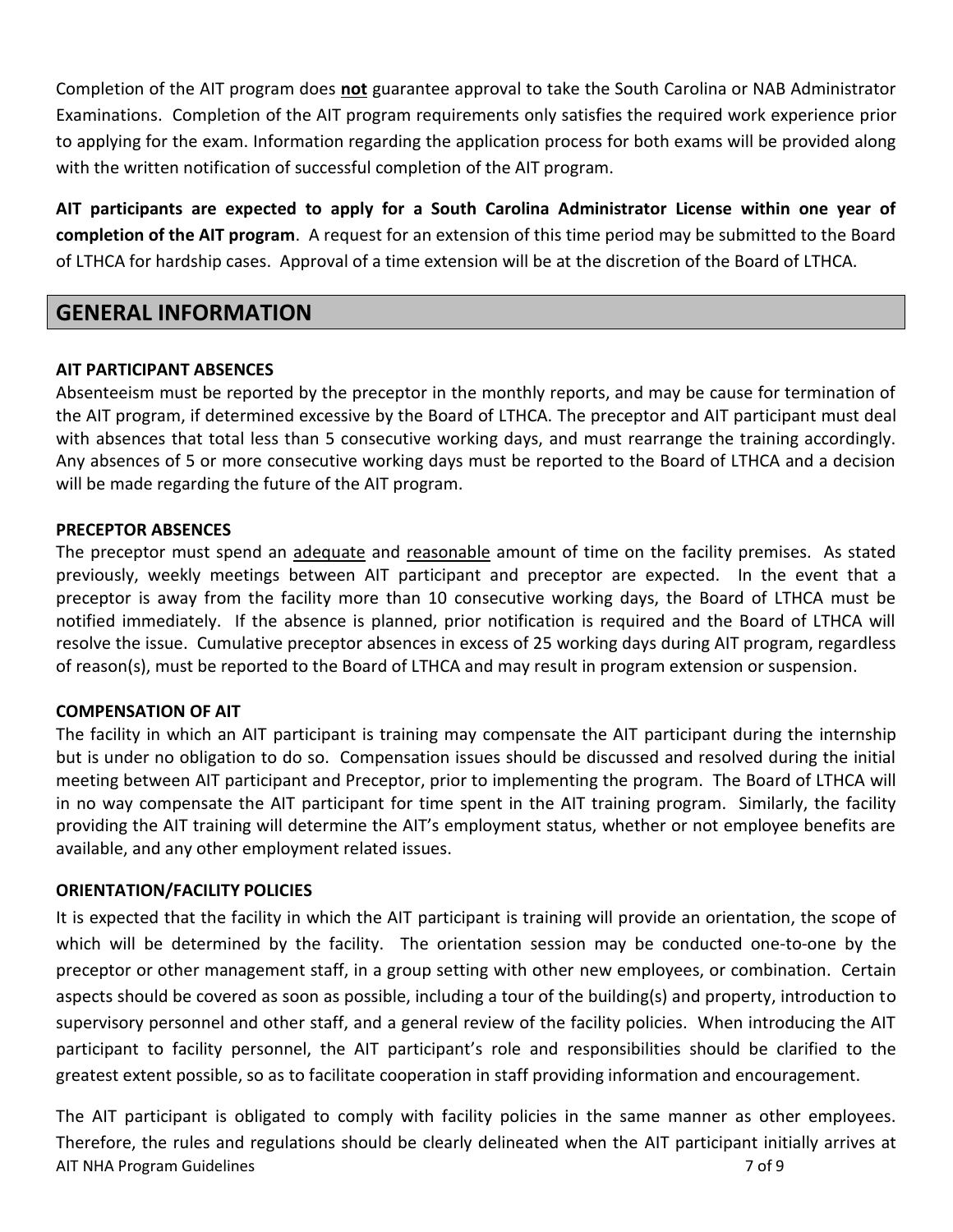the facility. Included should be information regarding the workspace allocated for the AIT participant, applicable personnel policies such as pre-employment screenings, confidentiality regulations and emergency procedures. The myriad of organization-specific topics should be addressed at this time as well.

Any action that would result in termination of an employee, according to facility policies, must also apply to an AIT participant. The causes for termination must be clearly defined and established in facility regulations, and should be discussed with the AIT participant during orientation. Termination of an AIT participant by a preceptor must be reported within 2 working days to the Board of LTHCA.

#### **TERMINATION**

In addition to the termination process listed above, the Board of LTHCA may terminate both preceptors and AIT participants from the AIT Program for just cause. Causes for termination include charges of any criminal activity related to the facility, preceptors loss of license or failure to renew license, facility's failure to renew license, and any attempt to intentionally misrepresent information to the Board of LTHCA.

In the event an AIT program is terminated by either the preceptor or the Board of LTHCA, the Board will determine if that AIT participant is eligible to begin a new AIT program with another preceptor. Additionally, the Board will determine if it is necessary to advise the new preceptor of the AIT participant's prior termination.

#### **SCHEDULE**

The AIT program will be conducted between the hours of 7 a.m. and 7 p.m., Monday through Friday, on a regular basis for 8 (eight) hours per day. This does not preclude the AIT participants from working on weekends, holidays, or during different shifts for special events or unique situations that may arise.

The preceptor may suggest/request the AIT participant attend after-hours activities while offering the AIT participant the option of refusing. The Board of LTHCA strongly recommends that AIT participants attend facility events and activities whenever possible. Any time spent "after hours" at special events should be considered part of the AIT program time and coordinated appropriately by the preceptor and AIT participant. All preceptor requests for attendance at facility events and AIT participant responses should be included in the monthly reports to the Board.

During the course of the AIT program, the AIT participant must not be on-call during non-working hours and should not be expected to work in excess of 40 hours per week. In the event that an AIT participant does work more than 40 hours per week, the preceptor must determine the compensation for that time or if the excess time will be eliminated from the following week.

#### **COMPLIANCE**

AIT participants are expected to comply fully with all work-related requests and assignments from the preceptor or other facility employee(s) responsible for training the AIT participant. Failure to complete assigned tasks should be noted in the monthly reports and should be discussed during the weekly AIT participant-Preceptor meeting.